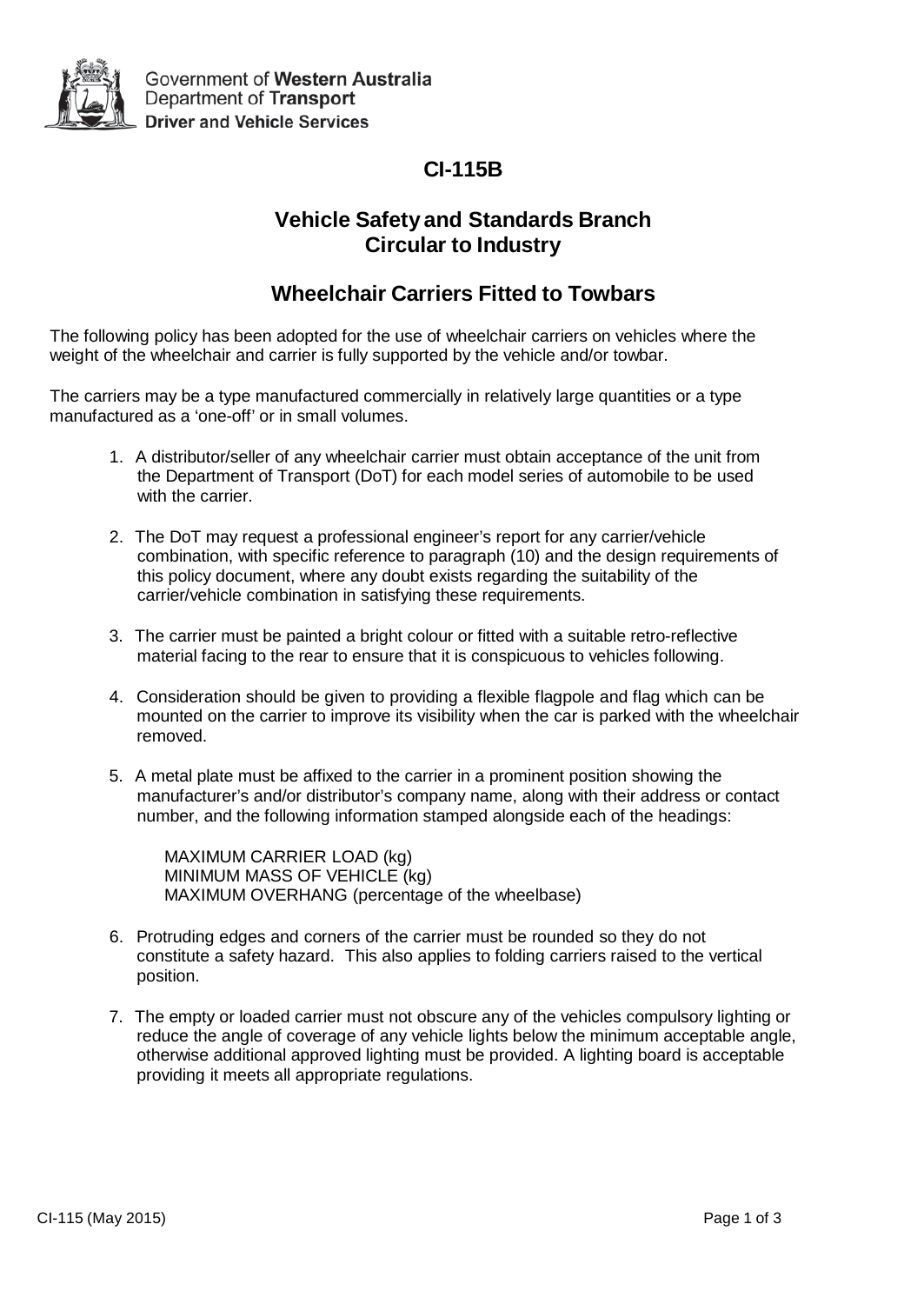- 8. The empty or loaded carrier must not obscure the vehicle number plate or the compulsory number plate lights, including when the carrier is in the raised position. If it does then the number plate must be mounted on a lighting board similar to that used on a boat trailer, or an equivalent device, using an approved holder fitted with rear number plate lights.
- 9. The carrier/wheelchair load must not adversely affect vehicle handling in regard to steering and braking. The weight of the carrier and wheelchair must not cause the vehicle to lift at the front to the extent that it causes light steering, poor stability or incorrect headlight alignment. If these symptoms are apparent, they may be overcome by fitting supplementary rear "helper" springs or by choosing a vehicle of longer wheelbase.
- 10. The carrier and wheelchair load must not overload the rear axle and tyres of the carrying vehicle or any other component of the vehicle including the towbar or the towbar's system of attachment to the vehicle. Allowance must be made for the extra load applied to these components by the dynamic effects of the vehicle travelling at normal speeds.
- 11.For a carrier with a lifting system, the carrier table must be fitted with a locking pin, latch, safety chain or similar device. This is to ensure it remains safely in the raised position whilst the carrying vehicle is travelling on the open road. It must be able to support the wheelchair and carrier if and when the lifting mechanism fails.
- 12. If the carrier is designed to fold up when not in use, ensure that the carrier platform can be securely latched in the vertical position when the vehicle is travelling without the wheelchair. Non-folding carriers that are not in use must be removed when the vehicle is not being used when wheelchairs are not intended to be carried that day.
- 13. The carrier must be equipped with adequate means for securing the wheelchair in accordance with the "Load Restraint Guide" published jointly by the National Transport Commission and the Department of Infrastructure and Regional Development.
- 14. The carrier overhang from the vehicle rear axle must not exceed 60% of the vehicle wheelbase, unless specifically approved by the DoT in writing.
- 15. A distributor/seller of any wheelchair carrier unit is responsible to inform the purchaser of any special conditions of use of the carrier; in particular the specific requirements of paragraphs 4, 5, 7, 8, 9, 11, 12, 13 and 14.
- 16. The following notes should be included in a carrier operating/maintenance manual:
	- For those carriers equipped with a flagpole and flag, the flagpole and flag is to be mounted on the carrier when the car is parked with the wheelchair removed.
	- Exercise caution when driving a vehicle fitted with a wheelchair and carrier. Bouncing may occur and vehicle's instability may increase.
	- Fold-up carriers must be securely latched in the vertical position when not in use, and non-folding carriers must be removed when no wheelchair will be carried that day.
	- The carrier table supporting the wheelchair must be safely locked and secured when the table is raised. The wheelchair must always be properly restrained to the carrier table when the vehicle is driven.